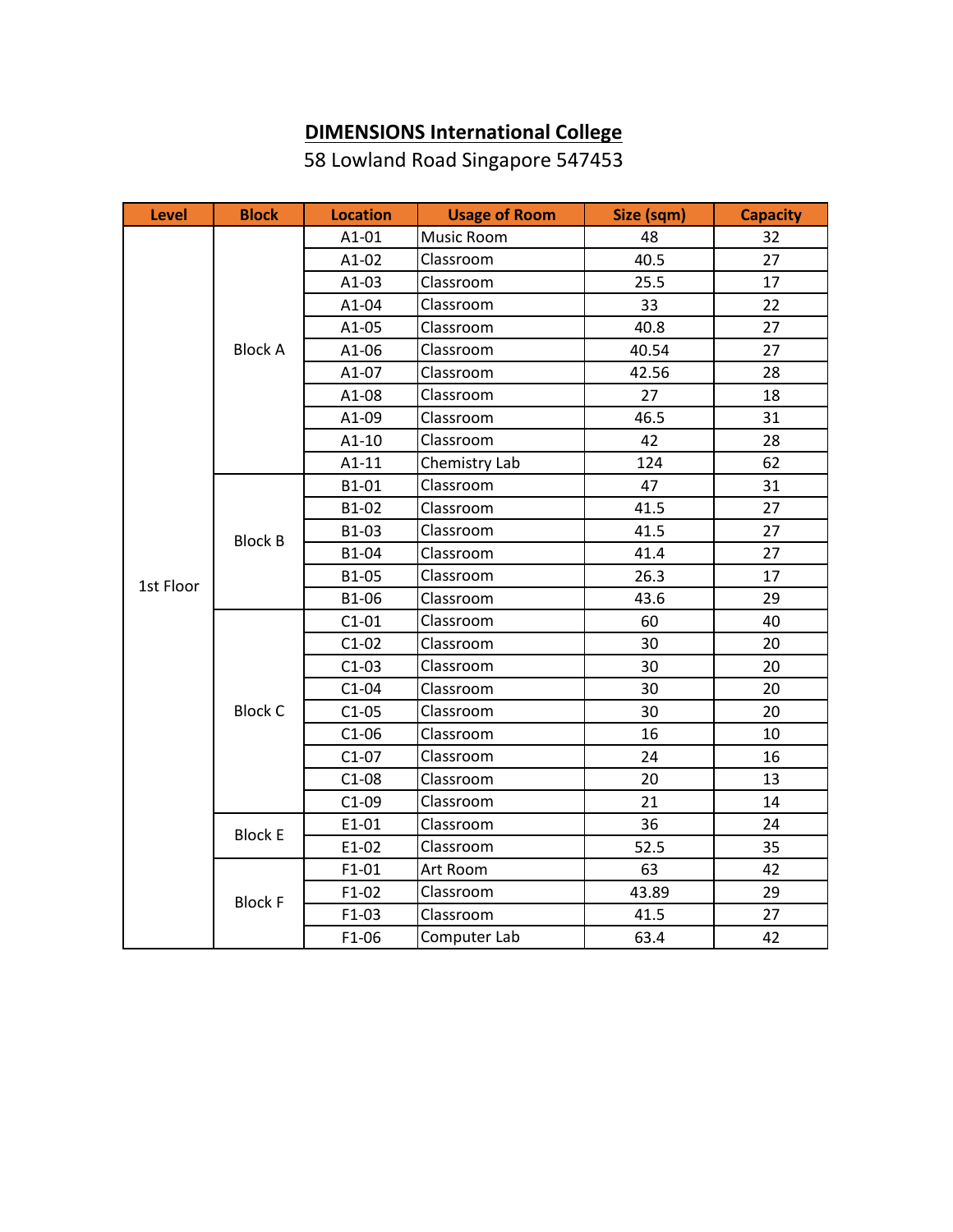## **DIMENSIONS International College**

58 Lowland Road Singapore 547453

| <b>Level</b> | <b>Block</b>   | <b>Location</b>    | <b>Usage of Room</b> | Size (sqm) | <b>Capacity</b> |
|--------------|----------------|--------------------|----------------------|------------|-----------------|
|              | <b>Block A</b> | A2-01              | Classroom            | 67.5       | 45              |
|              |                | A2-02              | Classroom            | 48         | 32              |
|              |                | $A2-03$            | Classroom            | 42.5       | 28              |
|              |                | A2-04              | Classroom            | 43.87      | 29              |
|              |                | A2-05              | Classroom            | 25.39      | 16              |
|              |                | A2-06              | Classroom            | 33         | 22              |
|              |                | A2-07              | Classroom            | 48         | 32              |
|              |                | A2-08              | Classroom            | 45.79      | 30              |
|              |                | A2-09              | Classroom            | 67.49      | 44              |
|              |                | $A2-10$            | Classroom            | 39         | 26              |
|              |                | $A2-11$            | Auditorium           | 124        | 82              |
|              |                | B2-01              | Classroom            | 41         | 27              |
|              | <b>Block B</b> | B2-02              | Classroom            | 48         | 32              |
|              |                | B2-03              | Classroom            | 46         | 30              |
| 2nd Floor    |                | B2-04              | Library              | 128        | 85              |
|              | <b>Block C</b> | $C2-01$            | Classroom            | 41         | 27              |
|              |                | $C2-02$            | Classroom            | 41         | 27              |
|              |                | $C2-03$            | Classroom            | 41         | 27              |
|              |                | $C2-04$            | Classroom            | 62         | 41              |
|              |                | $C2-05$            | Classroom            | 33         | 22              |
|              |                | $C2-06$            | Classroom            | 33         | 22              |
|              |                | $C2-07$            | Classroom            | 21.85      | 14              |
|              | <b>Block D</b> | D2-01              | Classroom            | 48.79      | 32              |
|              |                | D2-02              | Classroom            | 48.79      | 32              |
|              |                | D2-03              | Classroom            | 48.79      | 32              |
|              |                | D2-04              | Classroom            | 48.79      | 32              |
|              |                | D2-05              | Classroom            | 48.79      | 32              |
|              |                | D2-06              | Classroom            | 48.79      | 32              |
|              | <b>Block F</b> | $F2-03$            | Classroom            | 63         | 42              |
|              |                | F2-04              | Classroom            | 43.5       | 29              |
|              |                | $F2-05$            | Classroom            | 40.5       | 27              |
|              |                | F <sub>2</sub> -06 | Classroom            | 31.68      | 21              |